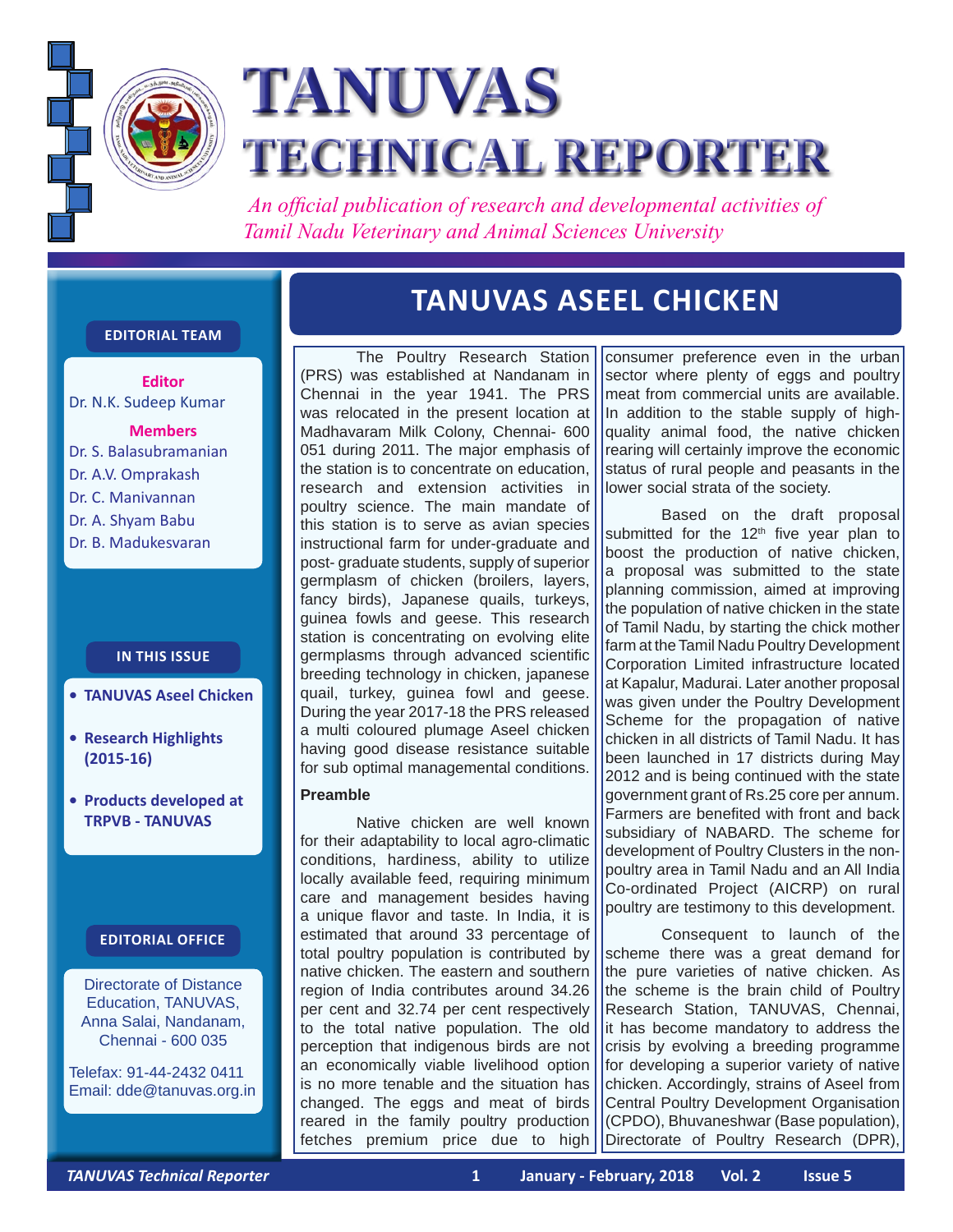Hyderabad and from a private entrepreneur and champion breeders and needy farmers were brought into the genetic pool.

#### **Breeding programme adopted to develop the strain**

Initially random breeding was carried out in the existing flock with the superior males outsourced from private entrepreneur and champion breeders, so as to improve the morphometric characters with sticking features of Aseel. Later on individual selection was carried out in the male for higher body weight and family selection in female for more egg number (part time egg production). Accordingly a dual purpose native variety of Aseel with all the characteristic features of the breed was evolved for table purpose with continuous selection and breeding for six generations to achieve  $12<sup>th</sup>$  week body weight of 1.0 kg, with FCR at 3.5 and livability of 95 per cent.

#### **Special feature of the strain**



The face is long and slender. The eyes are compact, well set and present bold looks. Wattles and ear lobes are bright red and the beak is hard. The neck is long, uniformly thick but not fleshy. The general feathering is close. Predominantly reddish brown plumage. Predominantly pea comb, occasionally rose comb seen. Elongated body length measuring 58.5 cm from head to tail and 60.25 cm head to toe. The tail is small and drooping. The legs are strong, straight and set well apart. Dark brown shelled eggs with thick shell measuring 0.33 mm. Reduced broodiness with resultant more egg number (160) and more chicks (112) per dam. The production performance and carcass characteristics of TANUVAS Aseel chicken are presented in Tables 1 & 2.

#### **Table 1 Production performance of TANUVAS Aseel Chicke**n

| 1   Hatch weight $(g)$      |   | 33.92 |
|-----------------------------|---|-------|
| $8th$ week body weight (kg) |   |       |
| Male                        |   | 0.48  |
| Female                      | ٠ |       |

| 3              | 12 <sup>th</sup> week body weight (kg) |   |       |
|----------------|----------------------------------------|---|-------|
|                | Male                                   | ٠ | 1.18  |
|                | Female                                 | ٠ | 0.91  |
| 4              | Feed conversion ratio                  | ٠ | 3.5   |
| 5              | Body measurements (cm)                 |   |       |
|                | Neck length                            | ٠ | 22.51 |
|                | Thigh length                           |   | 10.42 |
|                | <b>Drumstick</b>                       |   | 15.61 |
|                | Shank length                           |   | 10.42 |
| 6              | Livability % (0-12 weeks)              |   | 94.7  |
| $\overline{7}$ | Age at sexual maturity (days)          | ٠ | 141   |
| 8              | Egg production % (20-40 weeks)         |   |       |
|                | <b>HDEP</b>                            |   | 44.85 |
|                | <b>HHEP</b>                            | ٠ | 41.98 |
| 9              | Egg weight (g)                         | ٠ | 52.14 |
| 10             | Hatchability (%)                       |   |       |
|                | <b>Total hatchability</b>              | ٠ | 70.75 |
|                | Fertile hatchability                   | ٠ | 85.17 |

**Table 2 Carcass yield of TANUVAS Aseel Chicken**

| Characteristics during 12th week | Per cent |  |  |  |
|----------------------------------|----------|--|--|--|
| Average dressing yield           | 76.00    |  |  |  |
| <b>CUT-UP PARTS</b>              |          |  |  |  |
| <b>Breast weight</b>             | 22.0     |  |  |  |
| Back weight                      | 20.0     |  |  |  |
| Thigh weight                     | 16.0     |  |  |  |
| Drumstick weight                 | 16.5     |  |  |  |
| Wing weight                      | 13.5     |  |  |  |
| Neck weight                      | 7.0      |  |  |  |
| Giblets weight                   | 5.0      |  |  |  |



This variety was released during the foundation day of the University held on 10.11.2017. So far more than 1,50,000 germplasm in the form of hatching eggs, chicks and birds were supplied to Government Department, farmers and small entrepreneurs.

**Dr. A. V. Omprakash, Dr. C. Pandian and Dr. S. Ezhil Valavan Poultry Research Station, TANUVAS, Chennai – 600 051 Email : prs@tanuvas.org.in**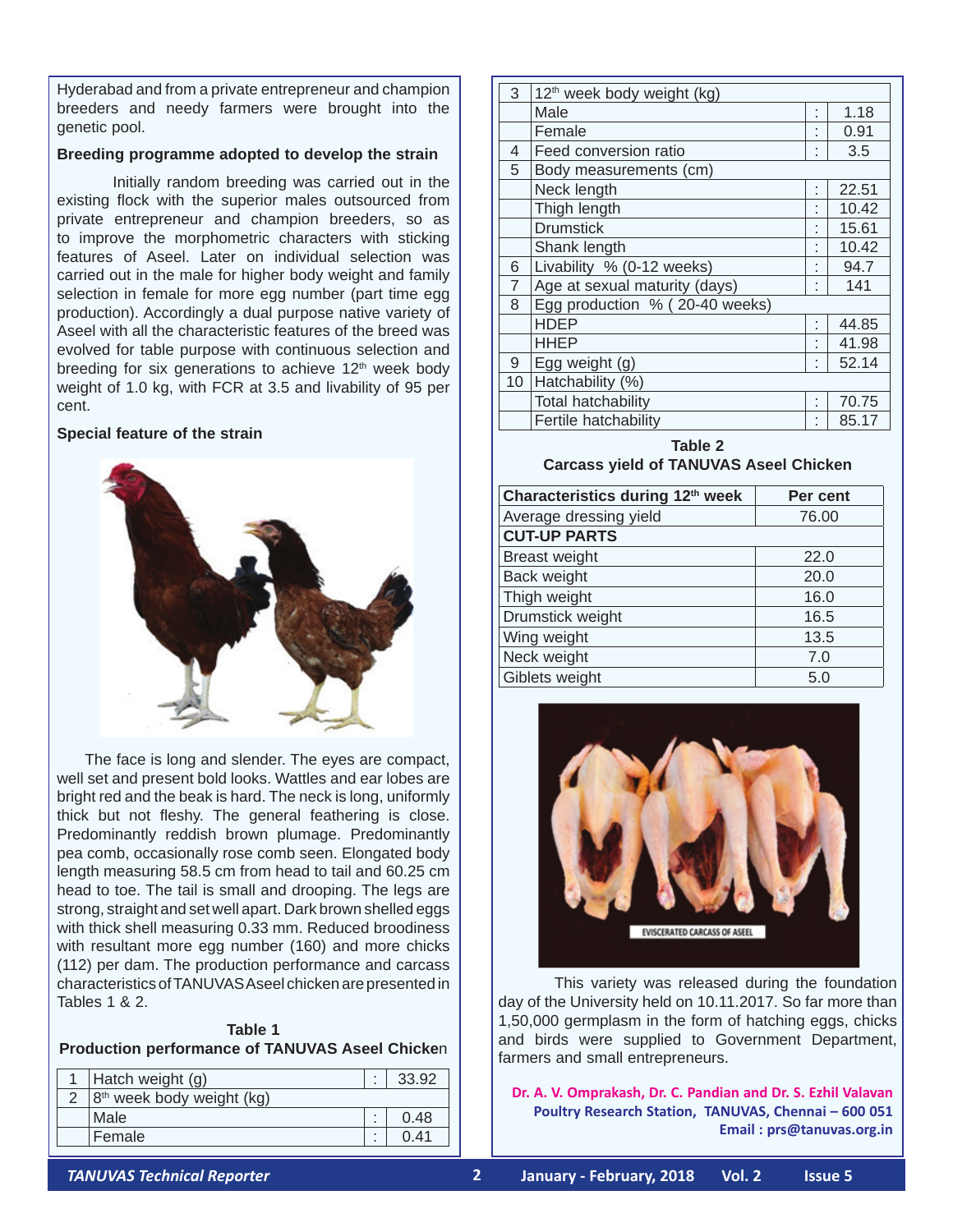# **RESEARCH HIGHLIGHTS (2015-16)**

**Polymorphism of** *IGF***-I,** *BMP* **and** *CAST* **Genes and their Association with Growth traits In Madras Red and Mecheri Sheep**

- At IGF1/ SSCP locus, the analysis revealed a significant higher weight gain of AA genotype at 12 months than in AG and GG genotypes.
- The weight gain at one and 12 months of CAST / MspI MN genotype was significantly higher than MM genotypes.
- At CAST / Nco1 locus, the MN genotype yielded significant weight gain at 12 months age weight gain than MM.
- In CAST  $/$  Taq1 locus, the birth weight and three months age weight gain of AB and BB genotypes were significantly higher than their AA counterpart.



**RFLP pattern of** *CAST / Msp***I gene in Madras Red Sheep**

**Research Scholar: R. Chitra** Department of Animal Genetics and Breeding. VCRI, Namakkal. **Chairman: Dr. S. Panneerselvam**

**Optimization of protein, energy, lysine and methionine**

**requirement for broilers in environmentally controlled housing system**

- In environmentally controlled housing system provision of 100 Kcal/kg ME higher energy with 1% less protein and 0.1% less lysine requirement than the standard recommended nutrient level with same methionine requirement may give better profit.
- Feeding different levels of lysine and methionine showed higher score for all the meat sensory

parameters like appearance, flavour, tenderness, juiciness, mouth coating and overall acceptability compared to open sided housing system.

> **Research Scholar: K. Rajendran** Department of Poultry Science, VCRI, Namakkl. **Chairman: Dr. K. Mani**

**Effect of edible antimicrobial film coating on shelf life of chicken nuggets**

- Chicken nuggets wrapped in edible carrageenan with Indian gooseberry extract films and edible carrageenan with garlic oil extract films had a shelf life of 28 days in comparison with 21 days in case of chicken nuggets wrapped in plain edible carrageenan films, coated with carrageenan with Indian gooseberry coating and coated with carrageenan with garlic oil coating, and 14 days in uncoated chicken nuggets wrapped in low density polyethylene.
- Sensory analysis revealed that chicken nuggets wrapped in edible carrageenan with Indian gooseberry extract films was superior than chicken nuggets wrapped in edible carrageenan with garlic oil extract films.

**Research Scholar: V. Vivek**

Department of Livestock Products Technology (Meat Science), MVC, Chennai. **Chairman: Dr. Robinson J J Abraham**

## **To evolve cost effective general anaesthetic protocol for various surgeries in cattle**

- • A total of 23 surgical interventions in cattle and seven anaesthetic trials in buffaloes were carried.
- Dexmedetomidine at the dose rate of  $1 \mu g/kg$  i.v. and double drip (glyceryl guaiacolate and ketamine 50 and 2 mg per ml) was used to induce anaesthesia and maintained with isoflurane anaesthesia.
- The dexmedetomidine resulted in significant isoflurane sparing effect and double drip provided smooth and safe induction in all animals.
- The low flow inhalation anaesthesia being safe, valuable and cost effective could be used routinely in clinical cases requiring general anaesthesia for surgical interventions.

**Principal Investigator: Dr.S.Dharmaceelan** Department of Veterinary Surgery and radiology, VCRI, Tirunelveli.